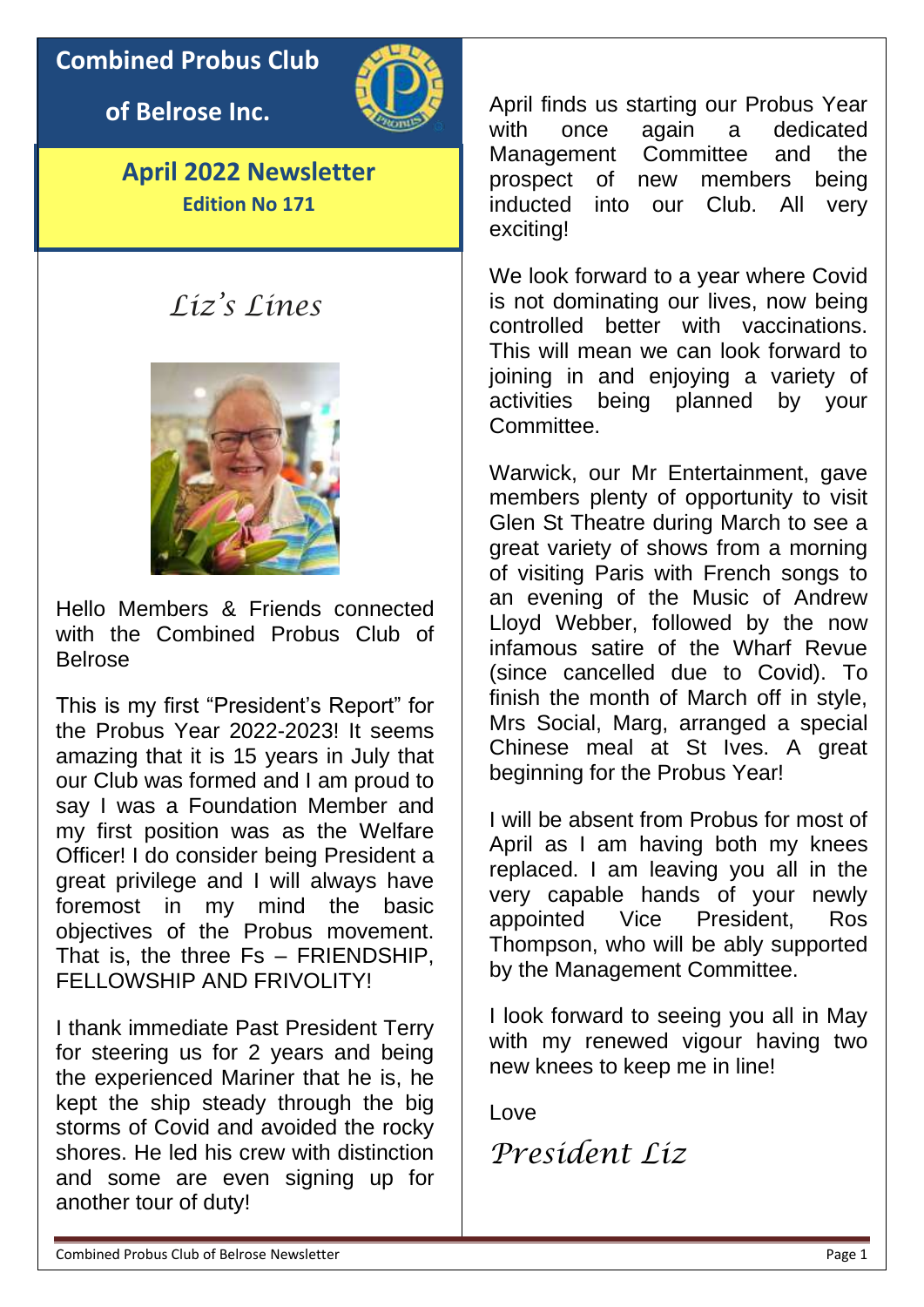# **COMMITTEE MEMBERS 2022/2023**

President Liz Pawsey Past President Terry Stewart Vice President Ros Thompson Secretary Lesley Walker Treasurer Colin Fordred Assist Treasurer/ Assist Secretary Mike Staniland Entertainment Warwick Brady Guest Speakers Jan Staniland Membership Tony Lovett Newsletter Jenny Jones Social Margaret Lovett Tours/Outings Margaret Ayre Welfare Robyn Wood \_\_\_\_\_\_\_\_\_\_\_\_\_\_\_\_\_\_\_\_\_\_\_\_\_\_\_\_\_\_

# **CLUB SUPPORT 2022/2023**

| John Robinson                   |
|---------------------------------|
| <b>Bill Hardman</b>             |
| <b>Jane White</b>               |
| Barbara Moxham                  |
| Gloria Attwooll                 |
| <b>Warren Needs</b>             |
| Malcolm McLean                  |
| <b>Helen Miles</b>              |
| <b>Ross Swadling</b>            |
| <b>Mike Staniland</b>           |
| Wraps with Love Margaret Hobson |
|                                 |

#### **CONTACTS**

| <b>President: Liz Pawsey</b> |                                 |                                 | 0403 206 460 |  |
|------------------------------|---------------------------------|---------------------------------|--------------|--|
|                              | <b>Secretary:</b> Lesley Walker |                                 | 0404 828 261 |  |
|                              | Treasurer: Colin Fordred        |                                 | 0411 757 156 |  |
|                              | <b>Newsletter: Jenny Jones</b>  |                                 | 0405 310 537 |  |
| <b>Club Website:</b>         |                                 | http://www.belroseprobus.org.au |              |  |

\_\_\_\_\_\_\_\_\_\_\_\_\_\_\_\_\_\_\_\_\_\_\_\_\_\_\_\_\_\_\_

**The Combined Probus Club of Belrose Newsletter is Private and Confidential and is for Probus use only. It is not to be used for any other purpose.**

# **2022 MEETING DATES**

#### **General Meetings - Thursdays 10am**

14 April 12 May 09 June 14 July 11 August 08 September 13 October 10 November 08 December

 $\overline{\phantom{a}}$ 

#### **Committee Meetings - Thursday 9.30am**

28 April 26 May 23 June 28 July 25 August 22 September 27 October 24 November No meeting in December



\_\_\_\_\_\_\_\_\_\_\_\_\_\_\_\_\_\_\_\_\_\_\_\_\_\_\_\_\_\_\_

Retiring President Terry Stewart and Incoming President Liz Pawsey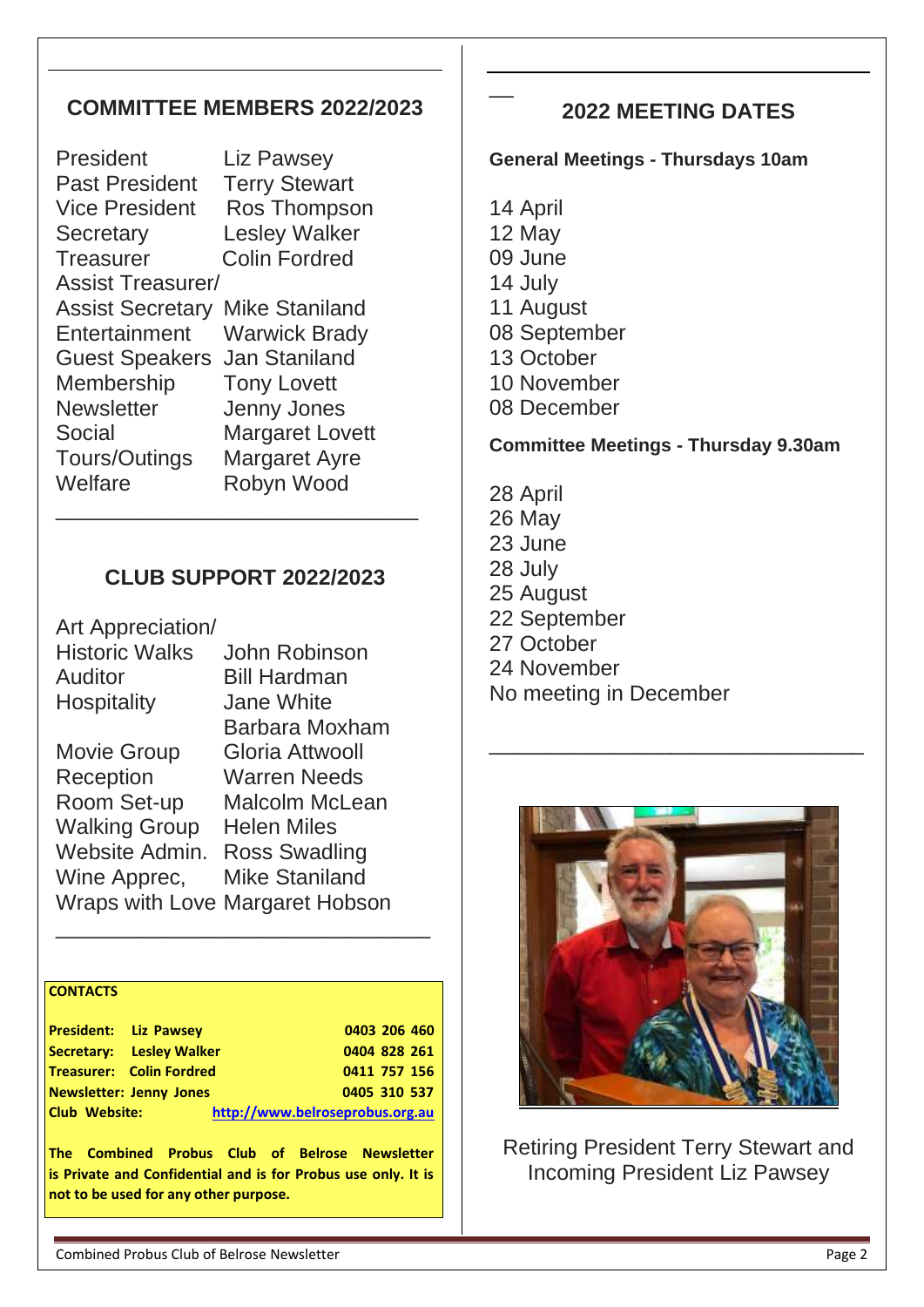

Incoming Committee Members Margaret Ayre (Tours/Outings) and Ros Thompson (Vice President)



Incoming Club Secretary Lesley Walker



Incoming Treasurer Colin Fordred



# Retiring Tours Organiser John Robinson



# Retiring Committee Members Chris Wood and Malcolm McLean



Retiring Club Secretary Geoff Jones (age 5)

Google: Pathe News Ross Salmon (1954)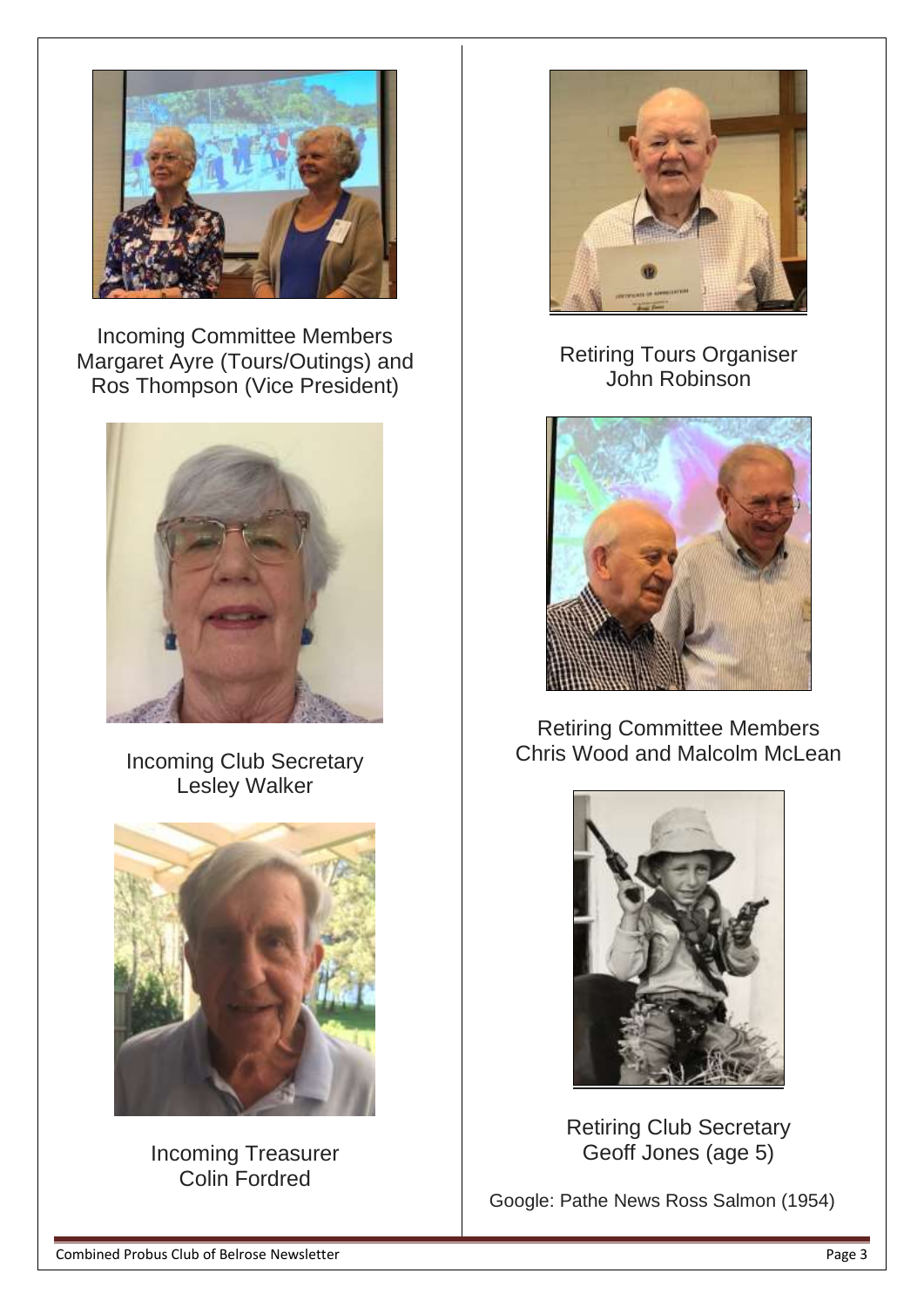#### **MEMBERSHIP**

Tony Lovett (0414 872 188)

#### **Annual Membership Fees - \$35**

A gentle reminder if you have not already done so to please pay your Probus membership renewal fee.

Preferably via the internet directly into the club's bank account

It not paid via the internet then please pay at the 14<sup>th</sup> April 2022 general meeting

Preferably no cheques please.

## **Tony Lovett Membership**

**PAYMENT REMINDERS.**

**Preferred method of payment is EFT**. Please ensure that you include your surname and event name in the description section of your EFT payment. Print the "transaction receipt" and give one copy of it to the event organiser. Bank details are:

#### **Combined Probus Club of Belrose BSB: 032123 Account No: 325864**

If you need to pay in cash please place in an envelope for each event with your name on the front and give it to the event organiser. Separate payments in separate envelopes please.

#### **Preferably no cheques please.**

#### **MORNING TEA**

Jane White (9453 3114)

Barbara Moxham (0407 992 476)

Please note, a sheet for morning tea helpers to assist from July to December will be placed near the sign on sheet at our next meeting. Please add your name if you would like to help with the teas and coffees.

#### Morning Tea Roster

| 14th April 2022                    | 12th May 2022                                 |
|------------------------------------|-----------------------------------------------|
| Sandra<br>Jill Pearce<br>Pam Allan | Barley<br>Carol Worboys<br><b>Judy Morton</b> |

Please arrive by 9.15am. Please contact either Jane White or Barbara Moxham if you are not able to attend.

#### **Jane White Barbara Moxham**



*On behalf of all of us the Committee wish to extend to Barbara and Jane special thanks for the effort that went into preparing the beautifully presented biscuits at our AGM meeting morning tea.*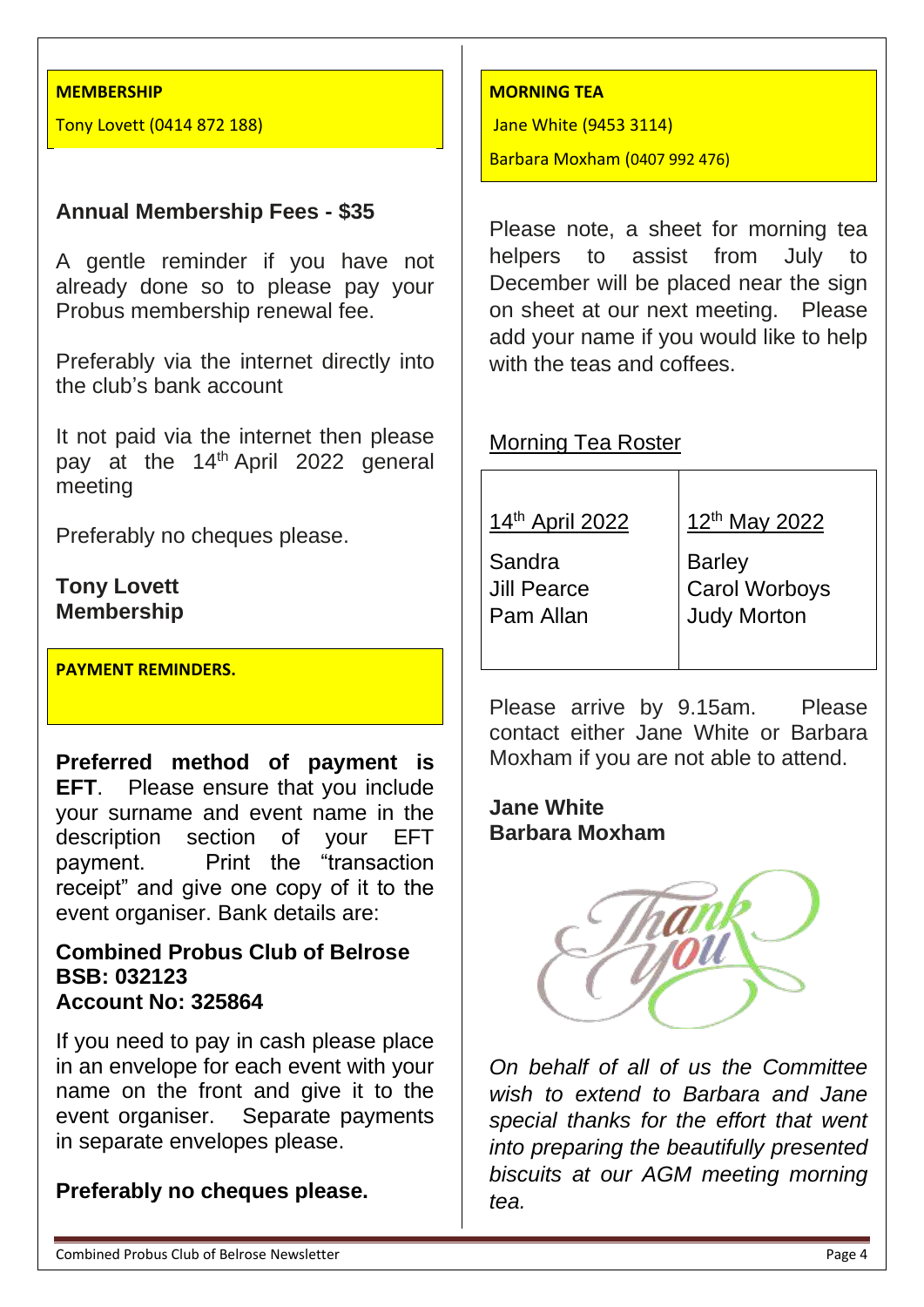#### **CINEMA GROUP**

Gloria Attwooll (0430 215 536)

## **"BELFAST" Warriewood Cinema Tuesday 15 March 2022**

This film was directed by Kenneth Branagh and is a semi autobiographical film depicting the life of a working-class family and their young son's childhood during the tumult of the late 1960's in the Northern Ireland capital of Belfast.

The film received seven nominations at the [94th Academy Awards,](https://en.wikipedia.org/wiki/94th_Academy_Awards) including [Best Picture,](https://en.wikipedia.org/wiki/Academy_Award_for_Best_Picture) and was named one of the best films of 2021 by the [National Board of Review.](https://en.wikipedia.org/wiki/National_Board_of_Review) It tied with *[The Power of the Dog](https://en.wikipedia.org/wiki/The_Power_of_the_Dog_(film))* for a leading seven nominations at the [79th](https://en.wikipedia.org/wiki/79th_Golden_Globe_Awards)  [Golden Globe Awards,](https://en.wikipedia.org/wiki/79th_Golden_Globe_Awards) including [Best](https://en.wikipedia.org/wiki/Golden_Globe_Award_for_Best_Motion_Picture_%E2%80%93_Drama)  [Motion Picture –](https://en.wikipedia.org/wiki/Golden_Globe_Award_for_Best_Motion_Picture_%E2%80%93_Drama) Drama; the film won a Golden Globe for [Best Screenplay.](https://en.wikipedia.org/wiki/Golden_Globe_Award_for_Best_Screenplay)

Thanks to all who came to the movies There were 8 of us there and several people told me they were seeing the film for the second time.

The film was very good and enjoyed by all with lots of music from the seventies. It was funny in places but depicted the sad story of what it was like to live in Belfast during "The Troubles".

Please let me know if you see something advertised that you feel might appeal to us.

**Thanks Gloria Attwooll**

#### **ENTERTAINMENT**

Warwick Brady (0418 793 684)



#### **Music of the Night -**

Wow, wow, wow what a fabulous show The 60 Probus members and guests representing our Club had a fantastic time and almost 100% asked could we definitely book to see the new show which this Company is hoping to present in 2023. I can assure you we will be among the first to book.

The cast and the full live band fully deserved the standing ovation which they received.



Dulcie with one of the stars of the show Dexter Villahermosa. He has previously starred in Miss Saigon.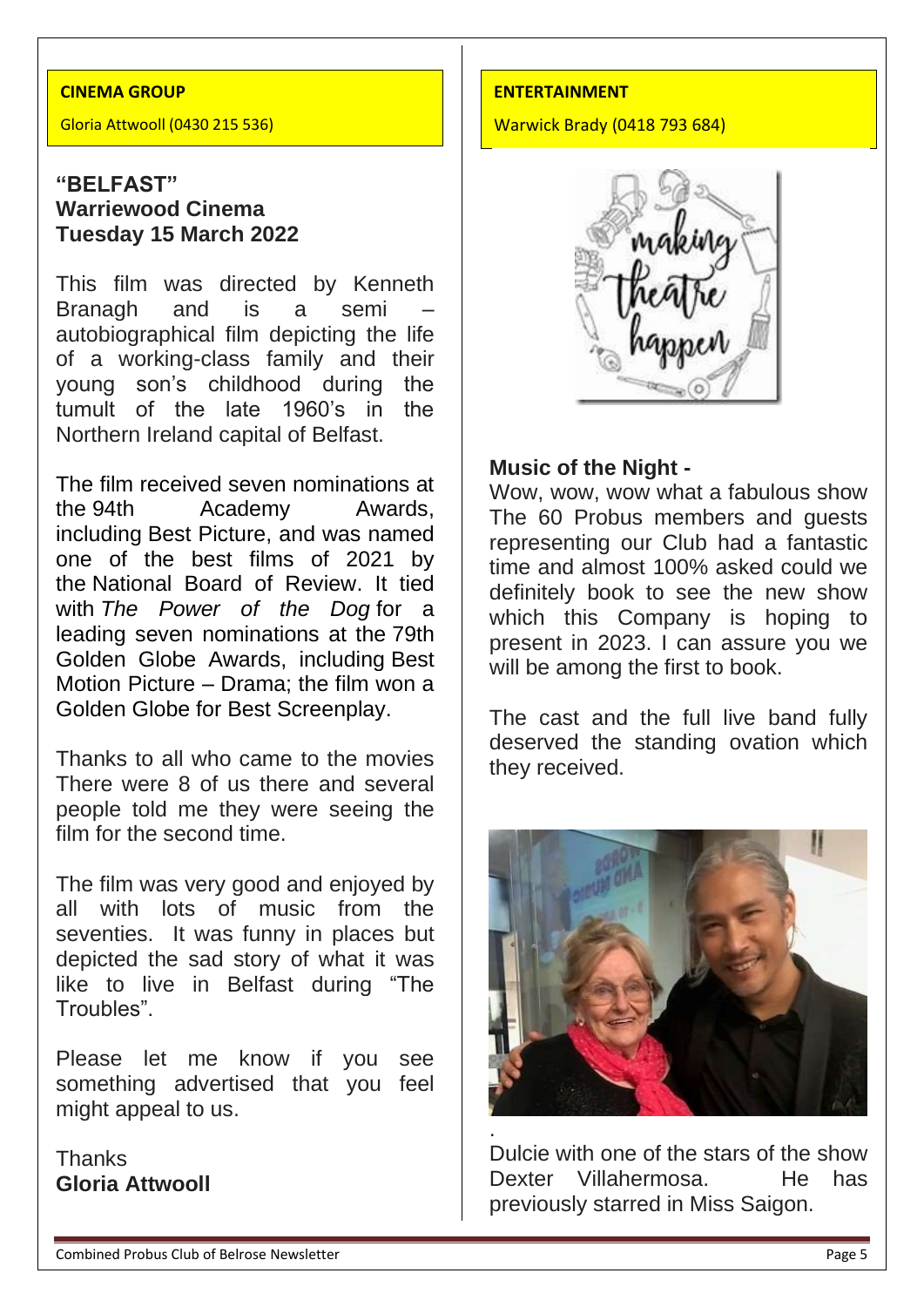## **The Wharf Review –**

What a difference 4 days can make from the most terrific evening last Saturday at Music of the Night to the disappointment we have now received, advising that there is no performances of the Wharf Revue from the 22nd March to the 27th March, as a result of Covid 19 impacts.

Last night I received correspondence from Glen Street advising a minimum number of seats were available to us as Preferred Members from Tuesday the 29th March to Sunday 3rd April. HOWEVER I HAVE ALREADY BEEN ADVISED THAT THESE SEATS ARE NO LONGER AVAILABLE. Sorry, we will be receiving a refund for the amounts already been paid as soon as possible.

# **April, May and June** –

are still very hectic for all the Theatre Lovers in the Club and responses to these shows has been fantastic, thank you again for your support.

- First up is **My Fair Laddies on the 4th April at 11.00am. Tickets are \$30.00 each.** I think that I would still be able to get a few more tickets @ \$30.00 each if still required. A Glen Street favourite, the show features Glenn Amer and the music of Lerner and Loewe with the classic songs from My Fair Lady, Camelot, Gigi, Brigadoon and Paint your Wagon among others.
- **The Everly Brothers and the Rock and Roll Legends of the 50's and 60's** appears to be a Club Favourite especially after

the Australian and American Bandstand show which featured the William Brothers. This very talented family supported by the award-winning band the Shy Guys will undoubtedly make this an evening to remember. **Tickets are \$59.90 each**.

- We are going to the city to see **Nine - Five** the Dolly Parton show. 36 Club Members are attending and bookings for this show have closed. Thanks again for your support. Please remember to bring your special tickets I have given to you.
- Bookings for **Black Cockatoo** on **Thursday 12th May at 8.00pm** have also closed. All tickets will be handed out at our April meeting. Jan Staniland tells me that some of her friends have seen this production and say it is very good.
- I am very pleased to advise that the musical "**An American in Paris**" a Broadway and West End smash is coming to the "New" **Theatre Royal** in the city and we have been fortunate to get 35 seats for the **Matinee on Wednesday 8th June at 1.00pm**. I was delighted with the positive response to my first advice concerning this show which has been fantastic. The **ticket price is \$95.00 each** and **payment must be made by 14th April.** The show features the leads of the Broadway and West End productions. The theatre has been completely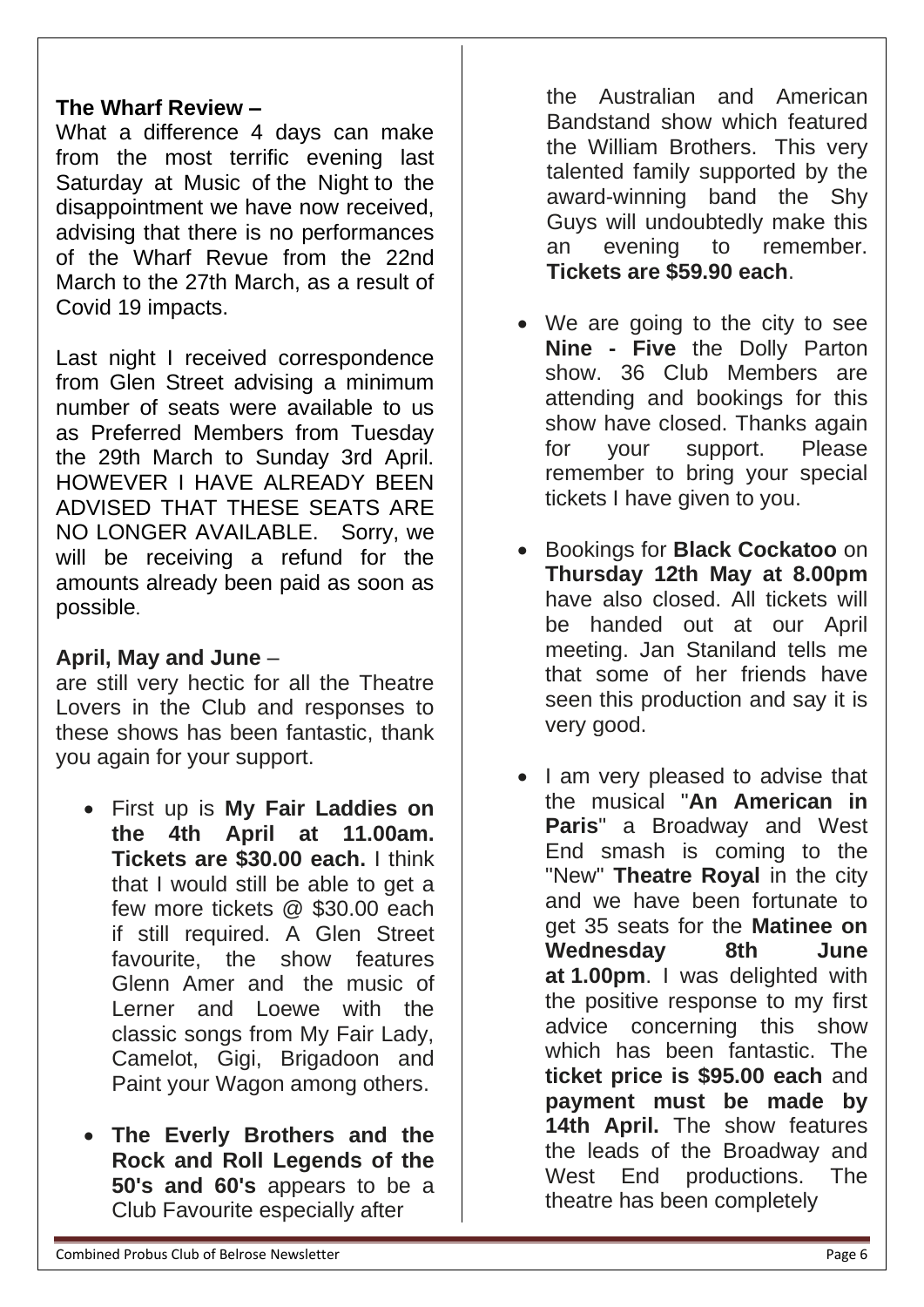modernised and we have seats right in the centre of the stalls. I am limited with seats so if you are interested please book on the Entertainment Event registration.

- Booking for the **Mark Vincent Show - The Impossible Dream on 16th July at 8.00pm at Glen Street Theatre** are also very popular I have twice already increased the number of tickets reserved. I now have ordered 56 tickets and I only have 8 left, so if you are interested please book ASAP. Payment will be due on approximately 29th May **Ticket Cost \$69.90 each.**
- Finally **the Sapphires,** the multi award winning raw energy comedy, romance and unbeaten soul music is coming to **Glen Street on Friday 12th August at 8.00pm.** Again this is a show we hoped to see in 2020. **Tickets will cost \$67.50each.** Bookings open shortly.

So this is our programme for the next few months. Hopefully we will have no cancellations.

Kind regards, **Warwick Brady Entertainment Officer**

#### **GUEST SPEAKERS**

Jan Staniland (0409 455 652)

Do you ever wonder about the origin of the Hot Cross Bun, or Easter eggs, or perhaps The Easter Bunny, or even

what is the significance of the Simnel cake?

With our April 14 Meeting this year falling on the week before Easter I have invited Food Historian Diana Noyce to present to us on these and other interesting facts about how other countries around the world celebrate Easter with the accent on food.

Diana is highly qualified with a Master's Degree in Gastronomy from the University of Adelaide, has been researching and teaching food history for a number of years, has lectured on cruise ships and various conferences both in Australia and overseas.

### **Jan Staniland Guest Speaker Coordinator**

#### **SOCIAL**

Margaret Lovett (0414 872 189)

Social calendar for the next few months:

## • **April 21st Mooney Mooney Lunch**

Final numbers to be in by 14/4/22. The lunch is \$50 per person. There will be a twocourse meal comprising Main and Dessert and will be alternate drop and served with a bread roll. Drinks will be at your own cost.

# **Please book and pay ASAP**

Don't forget to check out the Pearl Tour on the same day.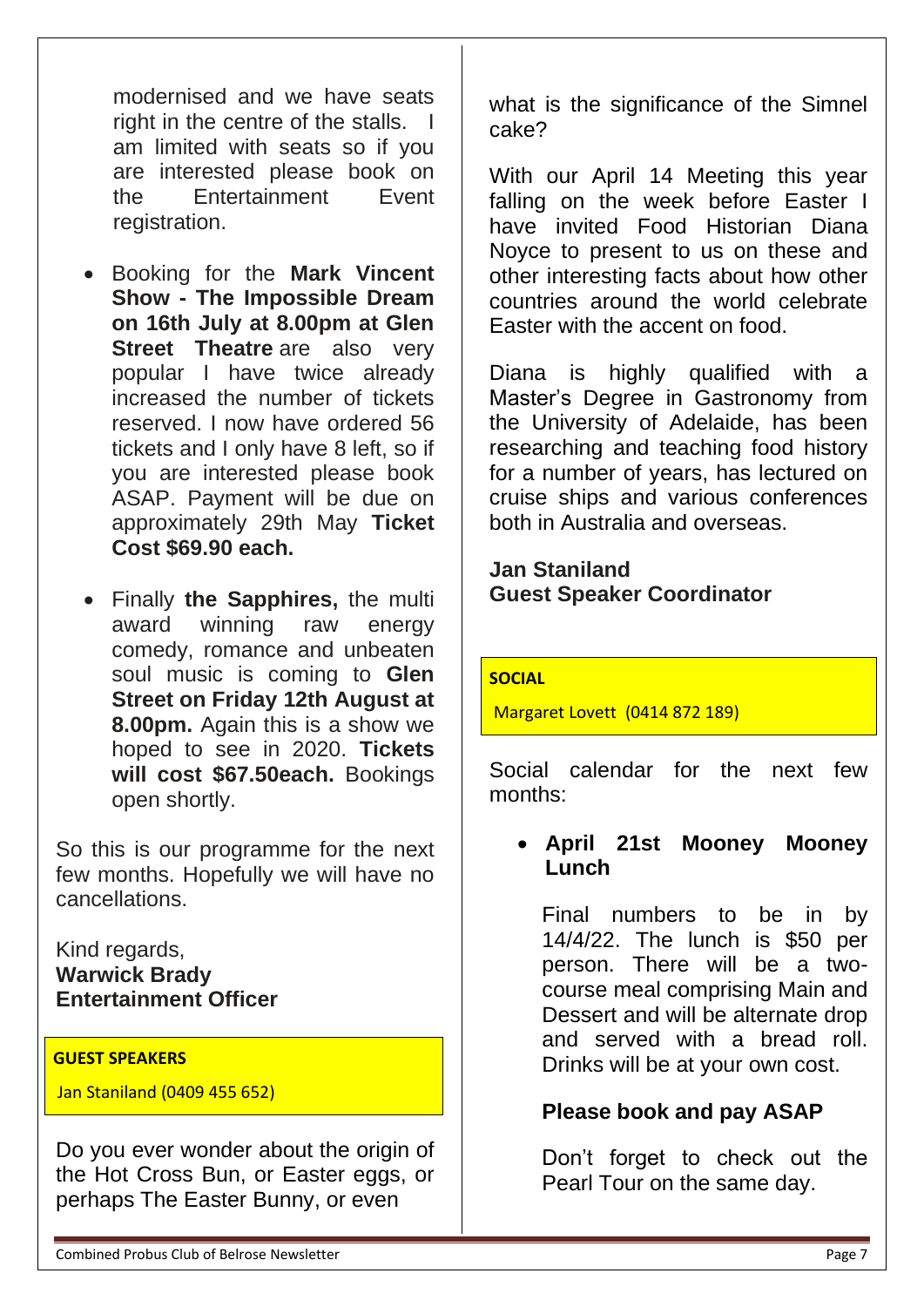• **May 19th Lunch at Franky`s Restaurant at Flower Power Terrey Hills**

Lunch is booked for 12:30pm. Lunch will be pay as you go. Management is happy to have each person pay their own bills so I will not be collecting any money BUT I will need final numbers by 10th May so management is able to coordinate staff etc.

**June** - The outing for this month will possibly be a combined outing and lunch at Sydney Zoo. Details will be finalized asap. The Zoo will be reopening on 6th June.

## • **July 28th Anniversary Lunch at Royal Motor Yacht Club Newport**

Menus and price to be advised when available from the Club.

Deposit of \$300 has been paid.

• **December 13th (TUESDAY) Christmas Lunch at Terrey Hills Golf Club**

Deposit has been paid.

Menu and price to be advised when available from the club.

Stay Safe and book early for the outings.

**Marg Lovett Social Coordinator**

#### **TOURS AND OUTINGS**

Margaret Ayre (0423 302 069)

## BROKEN BAY PEARL FARM TOUR Mooney Mooney THURSDAY 21st APRIL 2022



*A visit to the Hawkesbury Pearl Farm is planned for Thursday 21st April. At present there is a limit of 24 visitors for this event.*

#### *The cost is \$50 pp. Tour commences at 9.45am.*

*Inclusions are:*

- **·** *History of the Australian Pearl*
- **·** *Extended boat cruise on the Hawkesbury River and to pearl oyster lease*
- **·** *Farming lifecycle of baby pearl shell to cultured pearl production*
- **·** *Exclusive access to pearl grading room*
- **·** *Learn the 7 virtues that underpin the value of Pearls of Australia*

*Please register online so we have an indication of numbers.*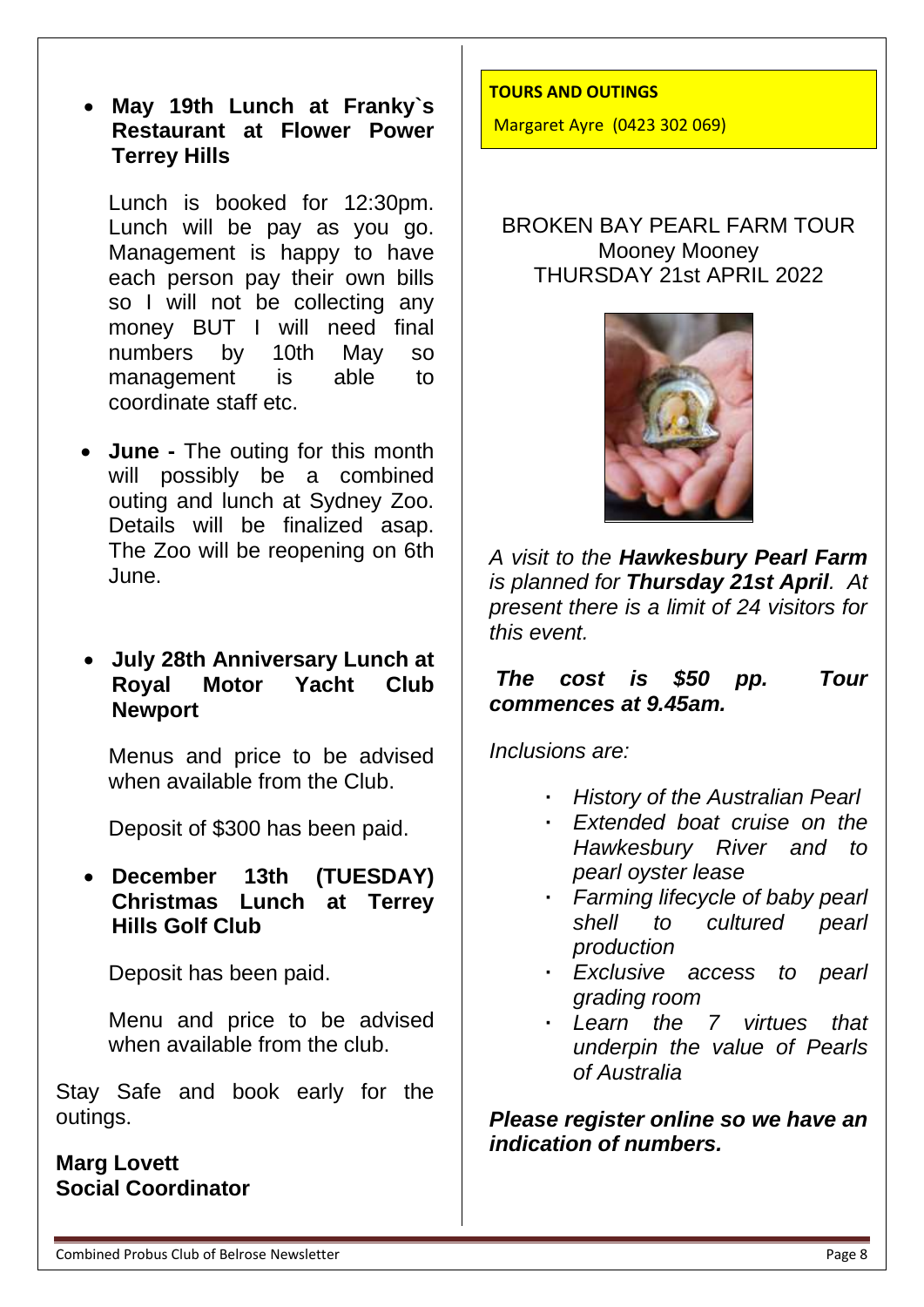## BARE ISLAND, LA PEROUSE & SOUTHERN BEACHES TOUR Date Pending MAY 2022



Our tour commences with morning tea at La Perouse before our guided tour of Bare Island. Located within the Botany Bay National Park, Bare Island Fort is situated at the mouth of Botany Bay. The fort was built in 1885 to protect the 'back door' of Sydney from attack by sea. Cross the wooden bridge (approximately 50 meters) and enter a world of military pride, fire engineering and great deception. Our guided tour will last approximately 1.5 hours.

Our two-course lunch is at the Coogee Legion Club. We will tour the coastline from La Perouse on the northern entrance of Botany Bay, passing Little Bay, Malabar and Maroubra before reaching our destination at the Legion Club in Coogee. Here you will have a choice of main courses, dessert and tea or barista coffee while enjoying the water views from our reserved seating.

Following lunch we will continue with our tour of the Southern Beaches to Watsons Bay. We will travel through Coogee, Bronte, Tamarama and Bondi

beaches and finish up through Vaucluse, Rose Bay, Double Bay and Woollahra.

**Cost per person is \$82.00** and includes morning tea, two course lunch with tea or barista coffee, guided tour and coach touring. Departs at 8.30 am and returns at approx. 4.30pm.

# FULL DAY BUS TRIP TO SYDNEY ZOO 700 Great Western Hwy, Bungarribee Date Pending JUNE 2022





One thing you will notice about this zoo is that it is pram and wheelchair friendly. Most of the zoo is fairly flat or will have a nice wide ramp or gradual slope to avoid you having to push uphill all day.

There really is plenty of space on the pathways and in most areas around the enclosures for large families and groups.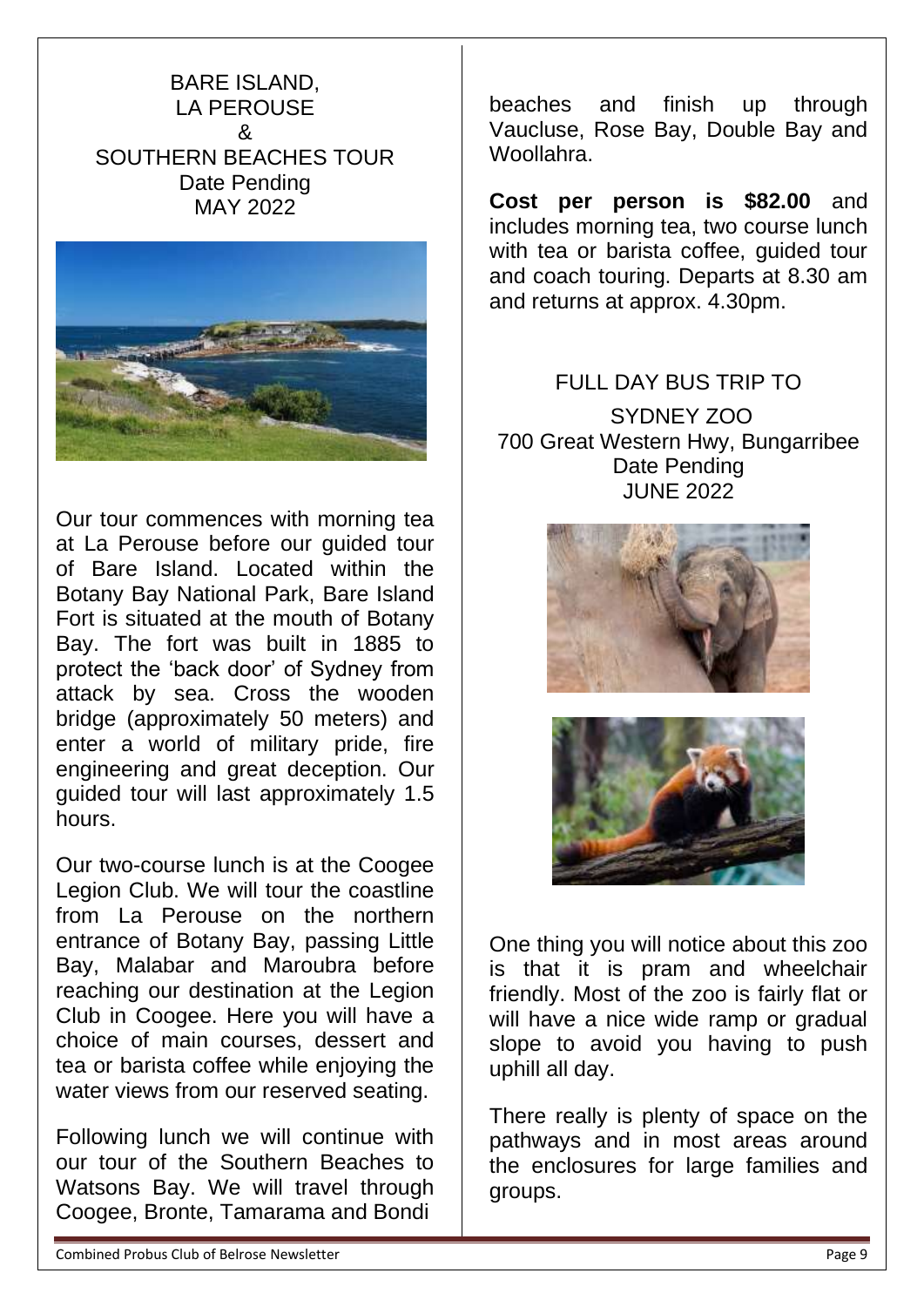# YULEFEST CARRINGTON HOTEL 15-47 Katoomba St, Katoomba AUGUST 8TH 2022





1 night accommodation package includes:

- Group Accommodation
- Continental Breakfast
- 4-Course Yulefest Dinner Christmas Music, Centrepieces and Bonbons plus a complimentary glass of Gluwein
- **Single \$257.00 | Twin \$319.00 Prices are per room**

There are 20 rooms available

# **Margaret Ayre Tours and Outings**

#### **WALKING GROUP**

Helen Miles (0407 078 963)

#### APRIL WALK

Our April Walk is on Friday 29/4/22 in Narrabeen and is led by Ted Morton. Meet at the carpark adjacent to North Narrabeen Surf Club at 9.15am for a 9.30am start. This is on Ocean Street 100m south of the bridge over the Narrabeen Lake inlet.

The walk will proceed clockwise along Ocean Street, then across to the Lake and around the foreshore towards the main bridge. After coffee we will continue to the shops then across the bridge and continue between the lagoon inlet and caravan park around to the ocean side bridge.

We hope the weather will be more favourable for this walk.

MARCH WALK



Due to the weather conditions on Thursday 24/3 and forecast for Friday 25/3 a decision to cancel the March walk was made in time for an email to inform members. Unfortunately the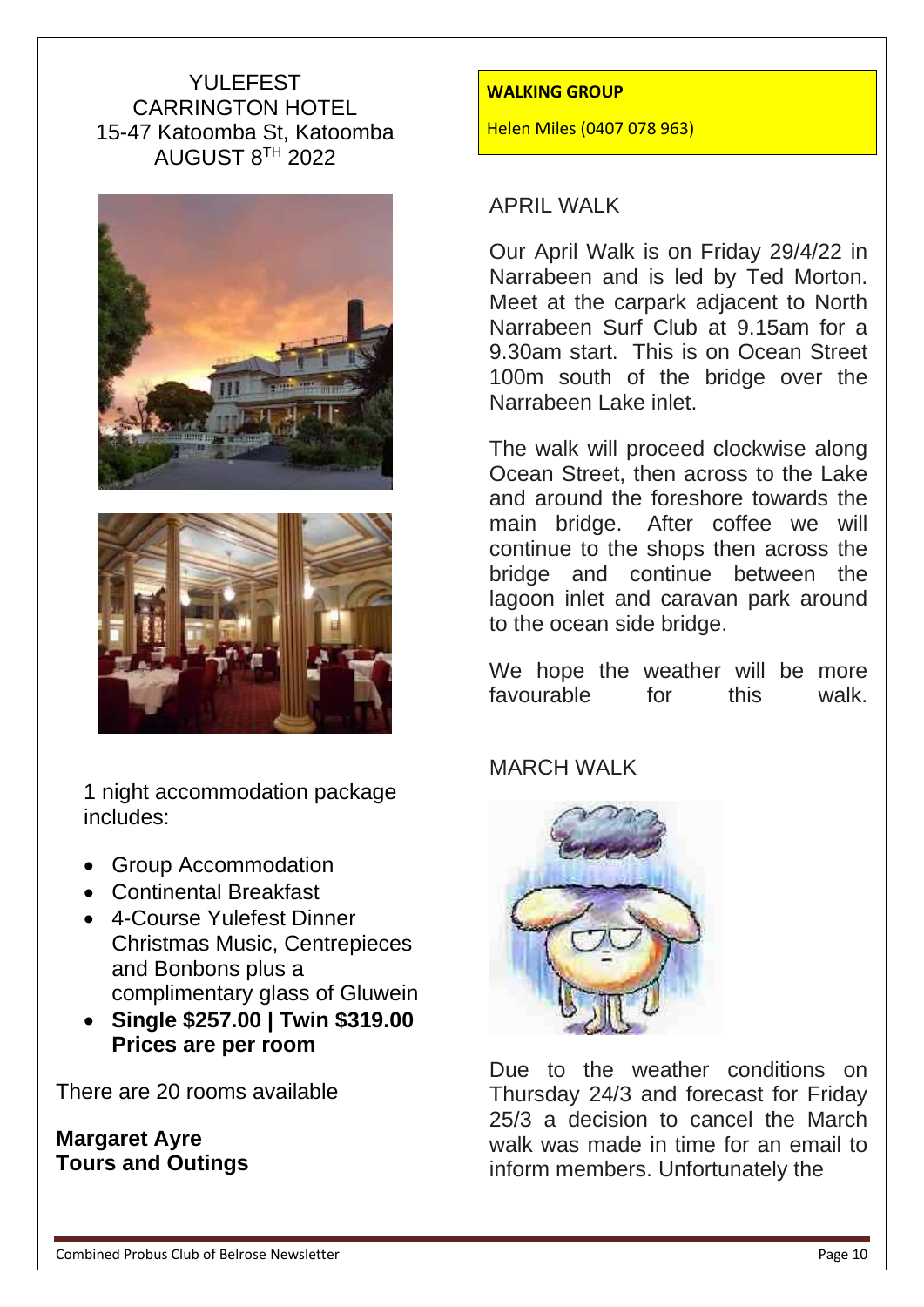weather on Friday morning was better than expected and we could have enjoyed the walk. We hope to reschedule this walk at a later date.

# PROPOSED WALKS FOR 2022

- **· April**. 29/04/22 Narrabeen. Led by Ted. 9.15 for 9.30am
- **· May**. 27/05/22. Middle Head. Led by Helen. 9.15 for 9.30am
- **· June**. 24/06/22. Barangaroo. Led by Lyn & Jock
- **· July**. 29/07/22. Coogee to Maroubra. Led by Helen
- **· August.** 26/08/22. Bush walk. Davidson. Led by Ted. 9.15 for 9.30am
- **· September**. 30/09/22. Lysgard Garden Led by Helen
- **· October**. 28/10/22. Centennial Park. Led by Helen & Dennis
- **· November**. 25/11/22. Watson's Bay. Lunch. Led by Helen

Locations and times for the above walks may alter due to weather conditions and Covid restrictions.

**Helen Miles Walks Coordinator**

#### **WELFARE**

Robyn Wood (0424 243 457)

Great to see most shoppers wearing masks - keep it up. Very small thing to do with great benefits. Important that we keep 'our age group' protected.

Lovely to speak to Mike Staniland a short time ago to find that Jan is over the worst of Covid - in hospital and looking forward to returning home.

Our President is having a double knee replacement soon and we all wish her a speedy recovery. Our thoughts are with you Liz and keep up the exercises.

Bill Hardman is making a good recovery and is planning to move into Belrose Country Club soon.

I am still ringing around and most people are going from strength to strength having had operations earlier in the year.

# **Robyn Wood, Welfare Officer**

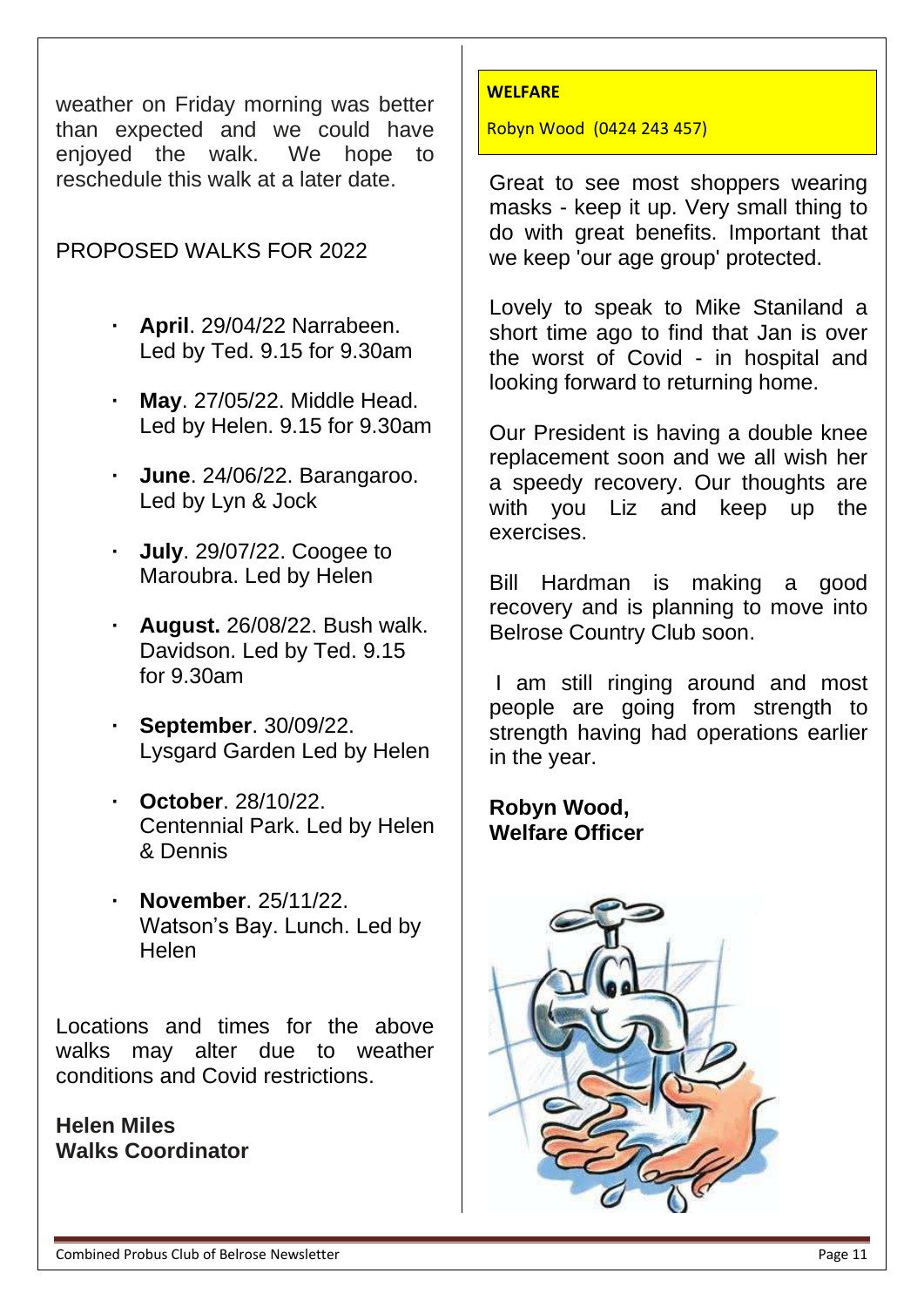#### **WRAPS WITH LO**VE

#### Margaret Hobson (0416 090 140)

Thank you to all the members and their friends who continually knit and crochet squares to make into wraps.

Our total of wraps created since 2012 is 1,162 which is a fantastic effort.

I have been advised that:

- 2000 Wraps have been sent to Argentina,
- 200 went to Provincial Homes in Sydney
- 100 have been sent to Lismore to be distributed.

Shown below are some of our latest wraps.

#### **Margaret Hobson**